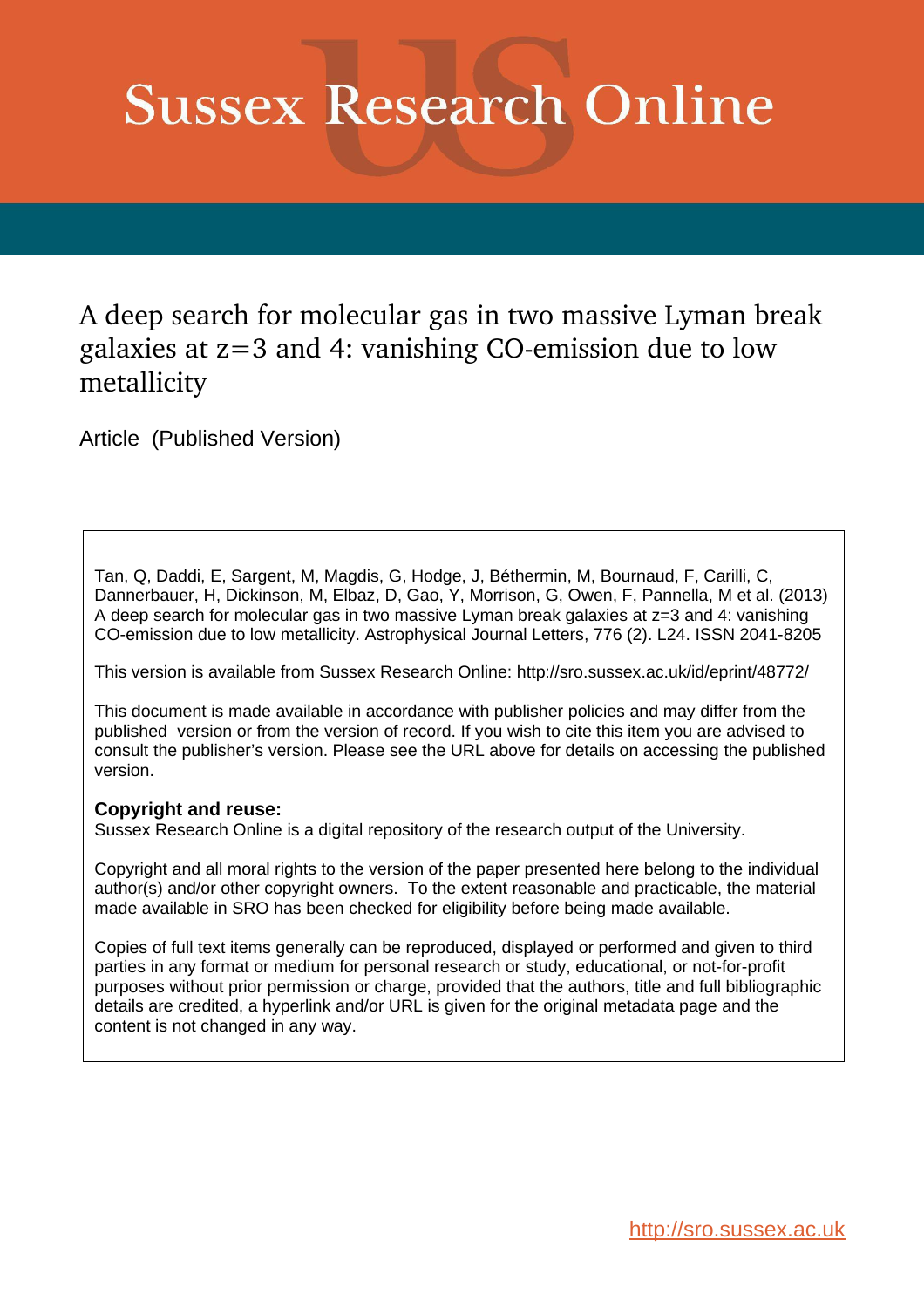## A deep search for molecular gas in two massive Lyman break galaxies at z=3 and 4: vanishing CO-emission due to low metallicity?

Q. Tan<sup>1,2,3</sup>, E. Daddi<sup>2</sup>, M. Sargent<sup>2</sup>, G. Magdis<sup>4</sup>, J. Hodge<sup>5</sup>, M. Béthermin<sup>2</sup>, F. Bournaud<sup>2</sup>,

C. Carilli<sup>6</sup>, H. Dannerbauer<sup>7</sup>, M. Dickinson<sup>8</sup>, D. Elbaz<sup>2</sup>, Y. Gao<sup>1</sup>, G. Morrison<sup>9,10</sup>, F.

Owen<sup>6</sup>, M. Pannella<sup>2</sup>, D. Riechers<sup>11</sup>, and F. Walter<sup>5</sup>

qhtan@pmo.ac.cn

#### ABSTRACT

We present deep IRAM Plateau de Bure Interferometer (PdBI) observations, searching for CO-emission toward two massive, non-lensed Lyman break galaxies (LBGs) at  $z = 3.216$  and 4.058. With one low significance CO detection  $(3.5\sigma)$  and one sensitive upper limit, we find that the CO lines are  $\geq 3-4$  times weaker than expected based on the relation between IR and CO luminosities followed by similarly, massive galaxies at  $z = 0$ –2.5. This is consistent with a scenario in which these galaxies have low metallicity, causing an increased CO-to-H<sub>2</sub> conversion factor, i.e., weaker CO-emission for a given molecular  $(H_2)$  mass. The required metallicities at  $z > 3$  are lower than predicted by the fundamental metallicity relation (FMR) at these redshifts, consistent with independent evidence. Unless our galaxies are atypical in this respect, detecting molecular gas in normal galaxies at  $z > 3$  may thus remain challenging even with ALMA.

Subject headings: galaxies: evolution — galaxies: high-redshift — galaxies: star formation

#### 1. Introduction

The study of cold gas, the fuel for star formation, in massive galaxies across cosmic time is crucial to understanding how galaxies have converted their gas into stars (e.g., review by [Carilli & Walter 2013\)](#page-8-0). Thanks to sensitivity improvements of millimeter interferometers, measurements of molecular gas have recently be-come feasible in normal<sup>[1](#page-1-0)</sup> galaxies at  $z \sim 0.5-2.5$ [\(Daddi et al. 2008,](#page-8-1) [2010;](#page-8-2) [Tacconi et al. 2010,](#page-9-0) [2013;](#page-9-1) [Geach et al. 2011\)](#page-8-3), which lie on the starforming main-sequence (MS). Galaxies following this relation between stellar mass and star formation rate (SFR) contribute ∼90% to the cosmic SFR density at these redshifts [\(Daddi et al. 2007;](#page-8-4) [Rodighiero et al. 2011;](#page-8-5) [Sargent et al. 2012\)](#page-8-6). It is found that these high-z star-forming galaxies are rich in molecular gas, with gas fractions ris-

<span id="page-1-0"></span>Space Sciences Building, Ithaca, NY 14853, USA  $<sup>1</sup>$ non-starbursting</sup>

<sup>1</sup>Purple Mountain Observatory & Key Laboratory for Radio Astronomy, Chinese Academy of Science, Nanjing 210008, China

<sup>2</sup>CEA Saclay, DSM/Irfu/Service d'Astrophysique, Orme des Merisiers, 91191 Gif-sur-Yvette Cedex, France

<sup>3</sup>Graduate University of the Chinese Academy of Sciences, 19A Yuquan Road, Shijingshan District, Beijing 100049, China

<sup>4</sup>Department of Physics, University of Oxford, Keble Road, Oxford OX1 3RH, UK

 $5$ Max-Planck Institute for Astronomy, Königstuhl 17, 69117 Heidelberg, Germany

<sup>6</sup>National Radio Astronomy Observatory, P. O. Box O, Socorro, NM 87801, USA

<sup>&</sup>lt;sup>7</sup>Universität Wien, Institut für Astronomie Türkenschanzstrasse, 171160 Wien, Austria

<sup>8</sup>National Optical Astronomical Observatory, 950 North Cherry Avenue, Tucson, AZ 85719, USA

<sup>9</sup> Institute for Astronomy, University of Hawaii, Honolulu, HI, 96822, USA

<sup>10</sup>Canada-France-Hawaii Telescope, Kamuela, HI, 96743, USA

<sup>11</sup>Department of Astronomy, Cornell University, 220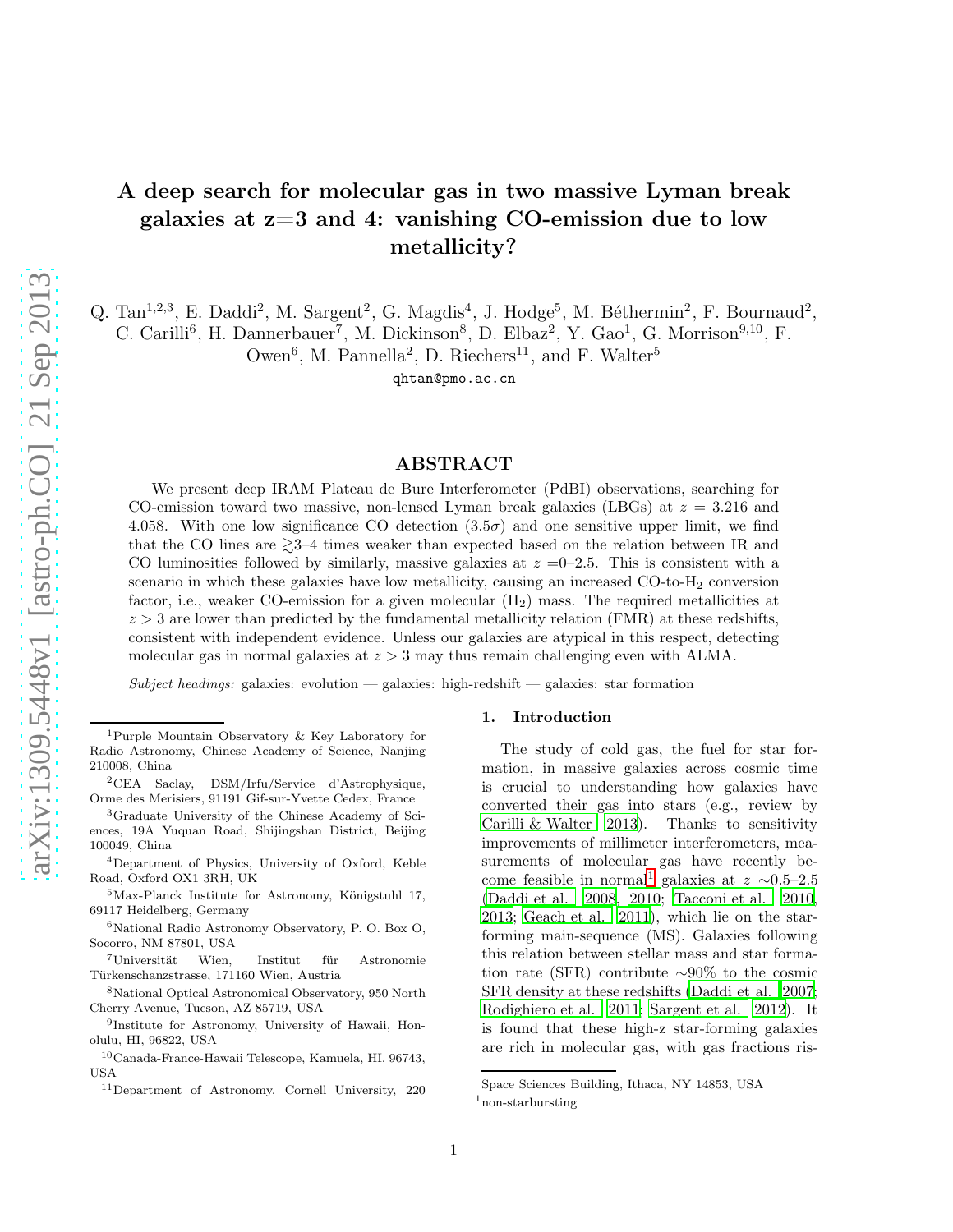ing from ∼5% locally to ∼50% at  $z \sim$ 2 for objects with  $M_{\star} \sim 10^{11} M_{\odot}$ , an evolution similar to that of their specific star formation rates (sSFRs) [\(Magdis et al. 2012b;](#page-8-7) [Tacconi et al. 2013](#page-9-1)).

However, little is known about the gas content of normal galaxies at  $z \gtrsim 3$ . Although CO detections have been reported in lensed Lyman break galaxies (LBGs) at  $\gtrsim$ 3 [\(Riechers et al.](#page-8-8) [2010;](#page-8-8) [Livermore et al. 2012\)](#page-8-9), these lenses have very low stellar masses  $(M_{\star} \lesssim 10^9 M_{\odot})$  and high sSFR, and thus might not be directly comparable to more massive main-sequence galaxies at those epochs. The dependence of the  $CO$ -to- $H<sub>2</sub>$  conversion factor on metallicity (e.g., [Bolatto et al 2013;](#page-8-10) [Carilli & Walter 2013](#page-8-0), and references therein) may imply that CO-emission becomes weak in typical massive galaxies with low metal-enrichment at  $z \gtrsim 3$  [\(Tacconi et al. 2008;](#page-9-2) [Genzel et al. 2012;](#page-8-11) [Narayanan et al. 2012\)](#page-8-12).

In this Letter we present new, deeper CO observations of the  $z \sim 3$  LBG M23 (for which [Magdis et al. 2012a](#page-8-13) reported a  $\sim$  4 $\sigma$  CO signal), as well as of the UV-selected LBG BD29079 at  $z \sim 4$  [\(Daddi et al. 2009\)](#page-8-14). These two massive LBGs lie in the GOODS-North field. With the available optical and infrared data, we investigate their molecular gas properties and place constraints on the evolution of the molecular gas fraction, in the context of our current understanding of the metallicity-evolution of galaxies at those epochs. We assume  $H_0 = 71$  km s<sup>-1</sup> Mpc<sup>-1</sup>,  $\Omega_{\rm M} = 0.3, \Omega_{\Lambda} = 0.7.$ 

#### 2. Observations

We used the IRAM/PdBI to observe CO(4-3) emission from BD29079 and CO(3-2) from M23 (Table [1\)](#page-3-0). BD29079 is in the vicinity of GN20 (separation of  $\sim 16''$ ; [Pope et al. 2005\)](#page-8-15) and at the same redshift [\(Daddi et al. 2009\)](#page-8-14). BD29079 was observed in three configurations. The pointing center of the AB-configuration observations lay 30′′ north of BD29079 [\(Daddi et al. 2009\)](#page-8-14), while the new D- and C-configuration observations were centered on BD29079 and carried out under good 3mm weather conditions in June 2009 and January-April 2013. In total, the six antennaequivalent on-source time for BD29079 is 13.8hr. For M23, new C-configuration observations were made in April 2013. The combination of C- and D-

configuration [\(Magdis et al. 2012a\)](#page-8-13) observations give a total on-source time of 7.3hr. For observations made before and after 2011, correlator bandwidths are 1 GHz and 3.6 GHz (WideX), respectively. All observations were performed in dual polarization mode.

We reduced the data with the GILDAS software packages CLIC and MAPPING. After correcting for primary beam attenuation (PBA), the rms noise in a 26 km s<sup>−</sup><sup>1</sup> channel and at an angular resolution of  $\sim 3.0''$  and  $\sim 4.5''$  for BD29079 and M23 are 0.38 and 0.72 mJy/beam, respectively.

For BD29079, we also make use of  $CO(6-5)$ and CO(2-1) data from deep PdBI and JVLA observations of the GN20 field originally presented in [Carilli et al. \(2010\)](#page-8-16) and [Hodge et al. \(2012,](#page-8-17) [2013\)](#page-8-18). To avoid over-resolving of the source, the  $CO(2-1)$  data cube was tapered to a spatial resolution of 1.4″ and binned to 26 km s<sup>-1</sup> spectral resolution, with a corresponding noise of 0.21 mJy/beam. The sensitivity reached in the CO(6- 5) data cube  $(0.9'' \times 26 \text{ km s}^{-1})$  is 0.58 mJy/beam.

#### 3. Results

#### 3.1. BD29079

BD29079 is an UV-selected B-dropout galaxy (Figure [1\)](#page-4-0) with spectroscopic redshift  $z = 4.058$ [\(Daddi et al. 2009\)](#page-8-14). CO measurements toward this galaxy were previously reported as upper limits [\(Carilli et al. 2011;](#page-8-19) [Hodge et al. 2013](#page-8-18)). Combining our new, deep  $CO(4-3)$  data with those already published, we searched for CO-emission to deeper levels. Figure [1](#page-4-0) shows CO spectra binned to 26 km s<sup> $-1$ </sup> at the expected frequency of CO  $J=2-1$ , 4-3, and 6-5. No line emission from the individual CO transitions was detected.

In order to maximize sensitivity, we performed a combined stack of the spectra covering all three CO transitions. The amplitude of all spectra is rescaled to the level appropriate for a template spectral line energy distribution (SLED). We consider scaling factors based on observed CO SLEDs of both sBzK galaxies and SMGs (Aravena et al. 2010; Carilli et al. 2010; Daddi et al. 2013, in preparation). In the line stack each spectrum is weighted by the inverse square of the rescaled noise. Both CO-excitation models produce no detection of the stacked line emission and lead to a comparable flux limit. We adopt an upper  $3\sigma$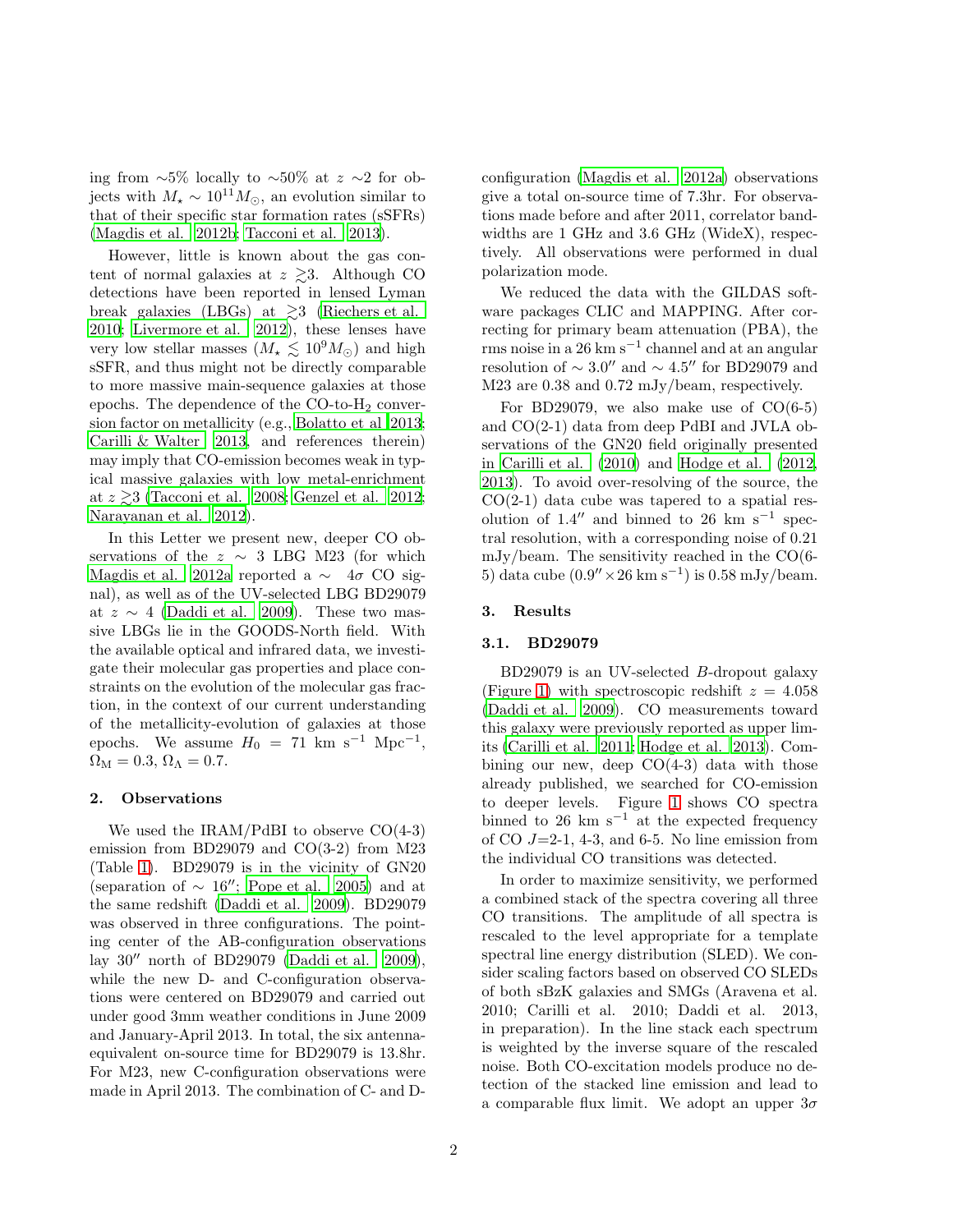TABLE 1 Summary of PdBI Observations

<span id="page-3-0"></span>

| Source | R.A.<br>(J2000)                   | Decl.<br>(J2000) | Conf. | Obs. Dates PBA $T_{\text{int}}^{\text{a}}$   |                   | (hr)              | Frequency<br>(GHz)         | Combined Beam                                 | rms <sup>b</sup><br>$(\mu Jy)$ | Reference                                     |
|--------|-----------------------------------|------------------|-------|----------------------------------------------|-------------------|-------------------|----------------------------|-----------------------------------------------|--------------------------------|-----------------------------------------------|
|        | BD29079 12:37:11.52 62:21:55.6 AB |                  |       | 2008 Jan-Feb<br>$2009$ Jun<br>$2013$ Jan-Apr | 2.4<br>1.0<br>1.0 | 2.2<br>7.4<br>4.2 | 91.375<br>91.375<br>91.375 | $2''.98 \times 2''.27$ P.A. $=70^{\circ}$     | 29                             | Daddi et al. (2009)<br>This work<br>This work |
| M23    | 12:37:02.70 62:14:26.3 D          |                  |       | $2011$ May<br>$2013$ Apr                     | $1.0\,$<br>1.0    | 2.5<br>4.7        | 82.059<br>82.059           | $4''.45 \times 3''.82$ P.A. = 56 <sup>°</sup> | 40                             | Magdis et al. $(2012a)$<br>This work          |

<sup>a</sup>Six antenna-equivalent effective on-source integration time, corrected for PBA.

<sup>b</sup>Noise per beam, averaged over full bandwidth.

CO(1-0) luminosity limit of  $< 8.2 \times 10^9$  K km s<sup>-1</sup>  $pc<sup>2</sup>$ , derived from the flux limit of 4.1 mJy km s<sup>-1</sup>  $(1\sigma,$  assuming a line width of 300 km s<sup>-1</sup>, consistent with the typical line widths measured in similarly massive high-redshift star-forming galaxies; see [Daddi et al. 2010;](#page-8-2) [Tacconi et al. 2010\)](#page-9-0) obtained for the  $sBzK-excitation \ model^2$  $sBzK-excitation \ model^2$ . Using SMG-like CO SLEDs or those of  $z \geq 3$ lenses [\(Riechers et al. 2010;](#page-8-8) [Coppin et al. 2007;](#page-8-20) [Baker et al. 2004\)](#page-8-21) would imply even deeper upper limits.

#### 3.2. M23

Magdis et al.  $(2012a)$  reported  $CO(3-2)$  line emission with  $S/N=4$  toward M23. We achieved no significant line-detection in the new observations, such that, in the combined dataset (threefold integration time increase relative to [Magdis et al. 2012a\)](#page-8-13), the overall significance decreases to  $\sim 3.5\sigma$  (Figure [1\)](#page-4-0), suggesting that the flux density reported in [Magdis et al. \(2012a\)](#page-8-13) was boosted by noise. Based on the deeper data, we still consider the line feature in M23 as tentative and revise our estimate of its CO(3-2) luminosity to  $(9.5 \pm 2.7) \times 10^9$  K km s<sup>-1</sup> pc<sup>2</sup>, though this may still represent an upper limit. Assuming a correction factor of  $r_{31} = 0.5$  (measured in high-z normal galaxies; e.g., [Dannerbauer et al. 2009;](#page-8-22) Tacconi et al.  $2010$ , the CO(1-0) luminosity can be determined from CO(3-2) and is listed in Table [2.](#page-4-1)

#### 4. Analysis and Discussion

#### 4.1. Physical properties

For M23, [Magdis et al. \(2012a\)](#page-8-13) estimate SFR  $= (310\pm110)$  M<sub>☉</sub> yr<sup>-1</sup>, based on radio and  $250 \mu m$ detections. After accounting for flux from a nearby (likely unrelated, compact, red) companion source, we revise the stellar mass estimate for M23 to  $M_{\star} = (1.0 \pm 0.5) \times 10^{11}$  M<sub>o</sub>, implying a  $\text{sSFR} \sim 3.1 \text{ Gyr}^{-1}$ . This value is close to the average sSFR of equally massive galaxies on the SFR- $M_{\star}$  main-sequence at  $z \sim 3$  (sSFR/sSFR<sub>MS</sub> ~1.4), suggesting that M23 is a normal galaxy rather than a starburst, notwithstanding its high SFR.

BD29079 has a stellar mass of  $M_{\star} = (2.5 \pm$  $(0.5) \times 10^{10}$  M<sub>☉</sub>, as determined by SED-fitting of the rest-frame UV−to−near-IR broad-band photometry using [Bruzual & Charlot \(2003\)](#page-8-23) models and assuming a constant star formation history (SFH), a [Chabrier \(2003\)](#page-8-24) IMF, and a [Calzetti et al. \(2000\)](#page-8-25) extinction law. We infer an extinction-corrected 1500Å rest-frame luminosity corresponding to SFR of  $170 \pm 40 \text{M}_{\odot} \text{ yr}^{-1}$ (see Table [2\)](#page-4-1). Complementary, independent constraints on the LIR of BD29079 follow from its JVLA and Herschel coverage. We detect a  $14\mu$ Jy-signal  $(4\sigma)$ in the 1.4 GHz JVLA map of Owen et al. (2013, in preparation), only slightly offset from the nominal HST position of the source. When combining this constraint with the multi-band Herschel non-detections with PACS and SPIRE, with a measurement of  $0.2 \pm 0.1$  mJy for the 2.2mm continuum and an upper limit at 3.3mm in our PdBI data, we derive a combined estimate of  $L_{\text{IR}}$  =  $(2.7 \pm 0.6) \times 10^{12}$  L<sub>☉</sub>, consistent within uncertainties with the extinction-corrected UV SFR

<sup>&</sup>lt;sup>2</sup>We adopt line temperature ratios of  $r_{61}$ =0.10,  $r_{41}$ =0.21, and  $r_{21}$ =0.70 (Aravena et al. 2010; Daddi et al. 2013, in preparation).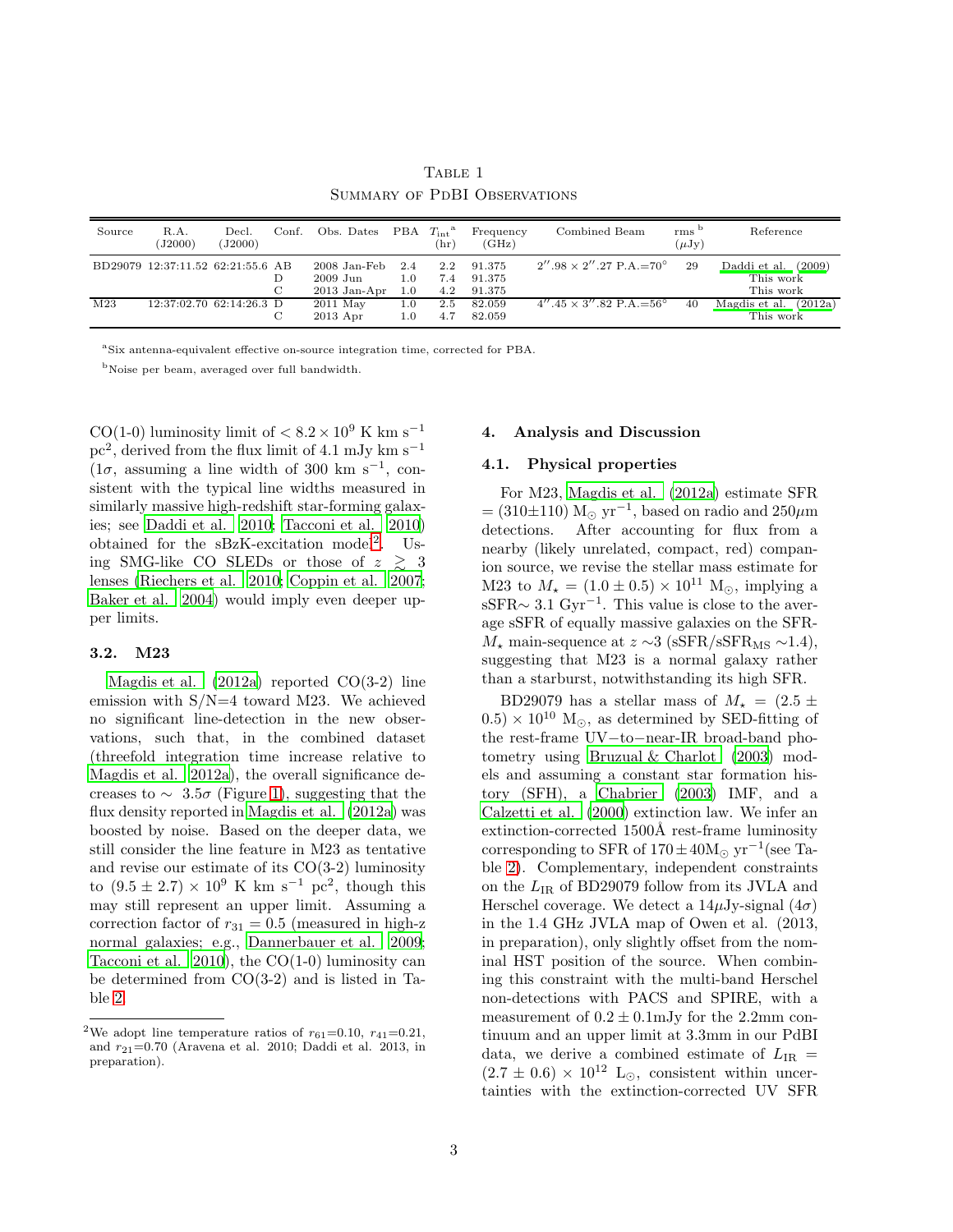

<span id="page-4-0"></span>Fig. 1.— Top: HST+ACS color image of BD29079 (a) and M23 (b) (F435W-blue, F775W-green, and F850LP-red). The yellow color of BD29079 reflects its selection as a B-dropout. Bottom: CO spectra for BD29070 and M23. For BD29079, the frequency coverage of CO J=2-1(c), 4-3(d), 6-5(e), and of the stacked spectrum (f) is shown. (Spectral binning: 26 km s<sup>-1</sup>; zero velocity corresponds to  $z=4.058$ ). The stacked spectrum is produced by assuming a sBzK CO excitation model. For M23, we show the CO(3-2) spectrum with 75 km s<sup>-1</sup> spectral resolution over the full velocity range observed (h) and a zoom-in on the tentative line position (g). Red color indicates where the maximum S/N ratio is found within the velocity range given by redshift uncertainties  $(1\sigma;$  dotted lines) in the optical spectroscopy (see [Magdis et al. 2012a](#page-8-13))

TABLE 2 Observed and Derived Properties

<span id="page-4-1"></span>

| Source  | $z_{\text{Keck}}$ | $L_{\text{CO}}$<br>$(10^{10} \text{ K km s}^{-1} \text{ pc}^2)$ | $M_{\rm gas}$ <sup>a</sup> | $\alpha$ CO   | ${\rm SFE}$<br>$(10^{10} M_{\odot})$ $(M_{\odot}$ $(K \text{ km s}^{-1} \text{ pc}^2)^{-1})$ $(L_{\odot}$ $(K \text{ km s}^{-1} \text{ pc}^{-2})^{-1})$ | $M_*$ <sup>c</sup><br>$(10^{10} M_{\odot})$ $(10^{12} L_{\odot})$ $(Gyr^{-1})$ | $L_{\rm IR}$                | sSFR |
|---------|-------------------|-----------------------------------------------------------------|----------------------------|---------------|---------------------------------------------------------------------------------------------------------------------------------------------------------|--------------------------------------------------------------------------------|-----------------------------|------|
| BD29079 | 4.058             | $< 0.82^{\rm d}$                                                | $\sim$ 16                  | $>\!\!19$     | >330                                                                                                                                                    | $10 \pm 5$                                                                     | $2.5 \pm 0.5$ $2.7 \pm 0.6$ | 10.8 |
| M23     | 3.216             | $1.90\!\pm\!0.54$                                               | $\sim18$                   | $\gtrsim 9.3$ | $\geq 160$                                                                                                                                              |                                                                                | $3.1 \pm 1.1$               | 3.1  |

 $^{\rm a}$  From the integrated Schmidt-Kennicutt relation,  $M_{\rm gas}$  vs. SFR (see text).

 $b_{\alpha_{\text{CO}}=M_{\text{gas}}/L'_{\text{CO}}}$ 

 $\mathrm{c}\mathop{\mathrm{Stellar}}$  mass from SED fitting, assuming a Chabrier IMF

 $d_{3\sigma}$  upper limit on CO(1-0) assuming FWHM=300 km s<sup>-1</sup>.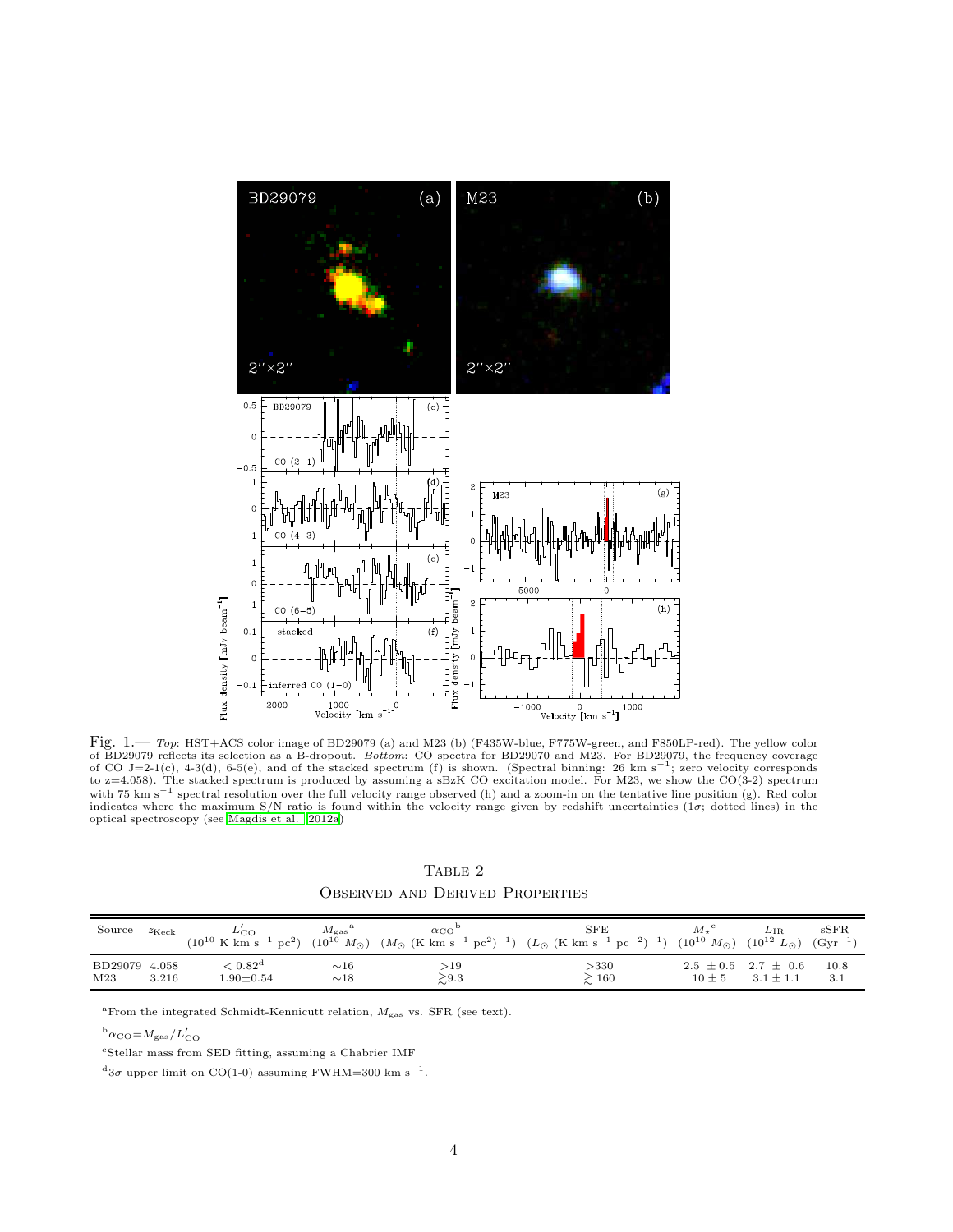estimate. This corresponds formally to a sSFRexcess of  $\approx$ 2–3 for BD29079, with respect to the characteristic value of an average main-sequence galaxy with identical mass and redshift, implying in principle a non-negligible starburst-probability for this source (e.g., [Sargent et al. 2013a,](#page-8-26) henceforth S13a). While we cannot rule out the presence of a merger-induced starburst event, the fact that this galaxy was initially UV-selected, and the reasonable agreement between UV- and radio/FIR-derived SFR constraints (similar to the correspondence found for normal, massive starforming galaxies at z∼2; see Daddi et al. 2007) disfavor this possibility.

#### 4.2. CO luminosity

The ratio between the observables  $L_{\rm IR}$  and  $L'_{\rm CO}$ can be used as an indication of star formation efficiency (SFE). We find values of  $\gtrsim 160$  and  $> 330L_{\odot}$  (K km s<sup>-1</sup> pc<sup>2</sup>)<sup>-1</sup> for M23 and BD29079, respectively. These are  $\geq 3-4$  times higher than the typical values defined by normal galaxies (Figure [2a](#page-6-0)), which display a dispersion of 0.21 dex (S13a), implying that both are  $2-3\sigma$  outliers. We therefore find substantially weaker CO-emission in our two LBGs, compared to expectations based on their IR luminosities and SFRs.

We emphasize that, in term of their position in the  $L_{IR} - L'_{CO}$  plane (cf. Fig. [2a](#page-6-0)), our sources and the lensed literature LBGs cB58  $(z = 2.72)$ , the Cosmic Eye ( $z = 3.07$ , [Riechers et al. 2010\)](#page-8-8), and the MS1358-arc  $(z = 4.93, \text{ Livermore et al.})$  $(z = 4.93, \text{ Livermore et al.})$  $(z = 4.93, \text{ Livermore et al.})$ [2012\)](#page-8-9) behave similarly. We caution though that the latter three are quite different sources due to their stellar masses which are ∼2 orders of magnitude smaller than for customarily studied galaxies at z < 4. Lensed LBGs have also much higher sSFR values  $(\sim 25{\text -}60 \text{ Gyr}^{-1})$ . Even accounting for a possibly sublinear slope of the MS at  $z = 3$ – 4, they still display excesses of 4.2–6.0 above the MS, which would classify them as starbursting objects (Rodighiero et al. 2011). Nevertheless their CO-to- $L_{IR}$  ratios are still factors of 2–3 smaller, even than those of the most powerful local starbursting ULIRGs (Fig.2a, dashed line). Even if the properties of these lenses are harder to interpret, they hence appear to support evidence for weak CO emission compared to lower-z sources.

#### 4.3. Metallicity driven CO suppression

Figure [2b](#page-6-0) re-displays the same galaxies of Fig.2a, showing their CO luminosity normalized by the average  $L'_{\text{CO}}(\text{SFR})$  trend of Fig.2a, and plotted as a function of redshift. Massive  $z > 3$ galaxies might depart from the trend of lower-z galaxies either because they have enhanced SFR to gas mass ratios (i.e. high SFEs, implying departure from the integrated Schmidt-Kennicutt  $\text{law} - \text{S-K}$ ;  $\text{SFR} \propto \text{M}_{\text{gas}}^{1.2}$ ), or due to high CO-to-H<sub>2</sub> conversion factors  $\alpha_{\rm CO}$  caused by low metallicities. While we cannot solve the degeneracy with the available evidence, we focus on the latter effect here based on recent developments in the determination of metallicity of  $z > 3$  galaxies (e.g., [Maiolino et al. 2008;](#page-8-27) [Sommariva et al. 2012\)](#page-9-4).

To quantitatively explore the metallicity-driven suppression of CO-emission, we calculate simple models for the CO emission of galaxies based on their physical properties. We assume that normal galaxies at both  $z \leq 2.5$  and  $z > 3$  follow the same S-K law and have metallicity-dependent conversion factors. To a given  $M_{\star}$  and redshift, we associate SFR- and  $M_{\text{gas}}$ -values appropriate for an average main-sequence galaxy lying on the S-K law. From the  $M_{\star}$  (and SFR) we can infer the expected metallicity and thence  $\alpha_{\rm CO}$  and our predicted  $L'_{\rm CO}$  (using one of three approaches discussed below), which we normalize by the average  $L'_{\rm CO}({\rm SFR})$  trend for MS galaxies from Fig.2a as for observed galaxies to display predictions in Fig.2b. A rapid decrease of metallicity, as currently suggested by high-redshift measurements, would produce outliers with weak CO-emission.

We use both the mass-metallicity  $(M_{\star} - Z)$ relation and the fundamental metallicity relation (FMR) relating metallicity to  $M_{\star}$  and SFR to statistically assign gas-phase metallicities [\(Erb et al. 2006;](#page-8-28) [Sommariva et al. 2012;](#page-9-4) [Zahid et al. 2013](#page-9-5); [Mannucci et al. 2010](#page-8-29)). The metallicity-dependent  $\alpha_{\rm CO}$  is assumed to scale as  $\sim Z^{-1}$  (review by Bolatto et al. 2013; Sargent et al. 2013, in preparation, the latter study being based on the shape of the z=0 CO luminosity function [\(Keres et al. 2003\)](#page-8-30)). Fig.2b shows how these simple predictions accurately describe the location of galaxies at  $0 < z < 2.5$ . The smoothly varying metallicity for most galaxies over  $0 < z < 2.5$ causes limited variations of  $\alpha_{\rm CO}$ , which results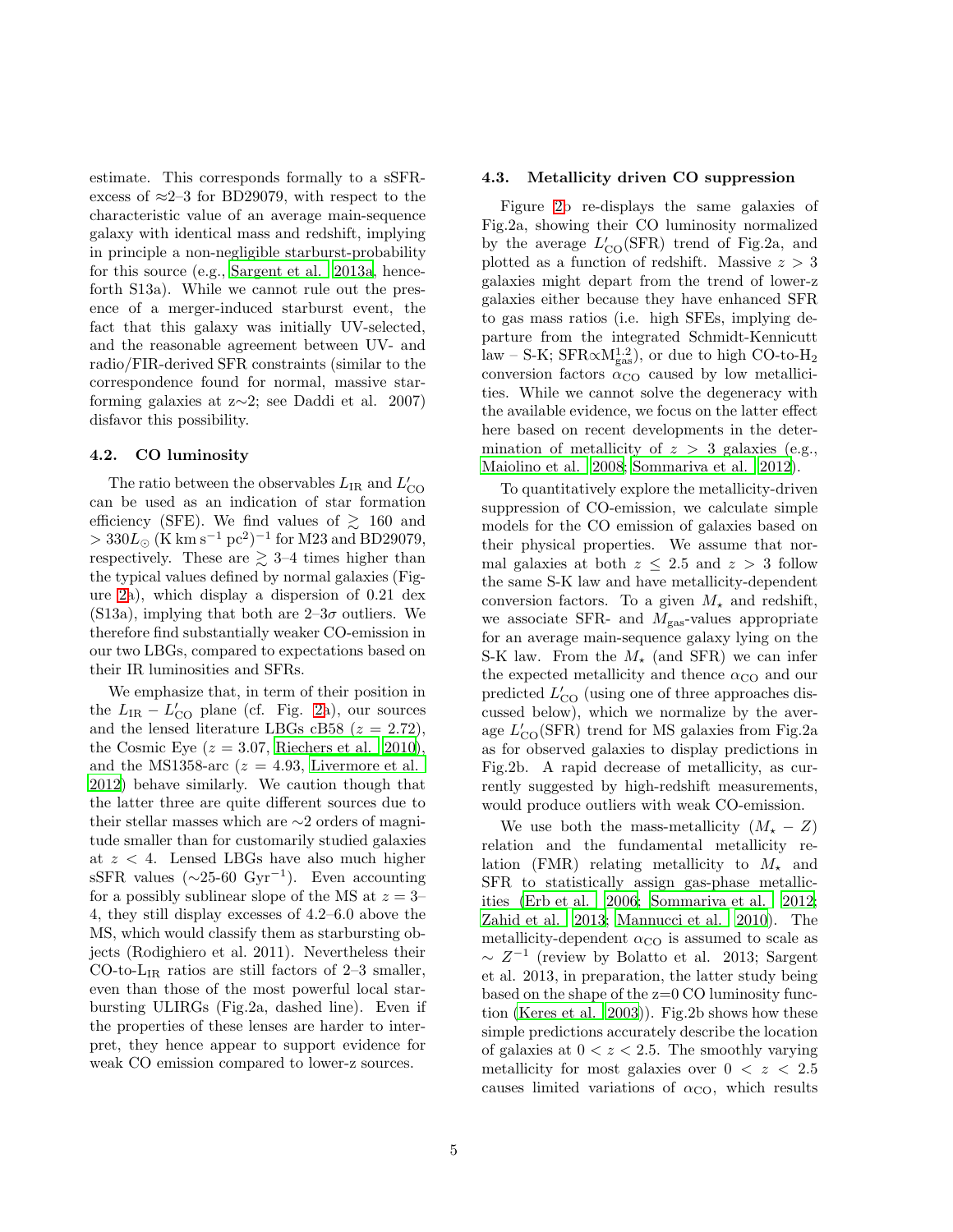

<span id="page-6-0"></span>Fig. 2.— Left: Location of non-lensed LBGs (bright-red dots) and lensed LBGs (pale-red dots) in SFR-L'<sub>CO</sub> space. Filled/open grey<br>symbols show measurements for normal galaxies and grey crosses represent starbursts at low-[\(2013a\)](#page-8-26) for references to the literature data shown (different symbol shapes correspond to different samples). Solid and dashed lines– best-fitting relation derived for main-sequence galaxies and average offset of strong starbursts, respectively. Right: Redshift-evolution of the CO luminosity of galaxies, normalized by the average  $L'_{\text{CO}}(\overline{\text{SFR}})$  trend for MS galaxies in panel (a). Predictions are shown for the case of an universally valid FMR/broken FMR/evolving  $M_{\star} - Z$  relation at are observationally-unconstrained). All measurements for normal galaxies (colored points) and predictions have been normalized to<br>a common mass scale of  $M_{\star} = 5 \times 10^{10} M_{\odot}$  based on the expected mass dependence of colored depending on which reference color was closest in stellar mass. No mass-dependent scaling was applied to the lensed, possibly starburst-like  $z > 3$  sources.

in a tight  $L'_{\rm CO}$ –SFR relation, and thus only weak scatter in both Fig.2 panels. However, the systematic decrease of  $\alpha_{\rm CO}$  with increasing  $M_{\star}$  produces small mass-dependent drifts that we correct in both data and models (see caption of Fig.2).

Figure [2b](#page-6-0) shows tracks for the case of an FMR that remains constant at all redshift, for an FMR that breaks at z=2.5, and for a  $M_{\star}$  – Z relation with accelerated evolution at  $z > 2.5$ . Evidence for metallicity evolution at  $z > 2.5$  comes from [Mannucci et al. \(2010\)](#page-8-29) and [Sommariva et al.](#page-9-4) [\(2012\)](#page-9-4). For the scenario with a broken FMR, we interpolate linearly with redshift the metallicity drop of 0.6 dex reported in [Mannucci et al.](#page-8-29)  $(2010)$  between  $z=2.5$  and  $z=3.3$  and continue this trend beyond  $z=3.3$  to estimate high-z evolution (but see [Hunt et al. 2012](#page-8-31) for a nonevolutionary interpretation of the low-metallicity readings at high-redshifts). For the case of an evolving  $M_{\star}$  − Z relation, a similar linear interpolation/extrapolation is applied between z=2.2 and z=3 based on the  $M_{\star}$  – Z relations of [Sommariva et al. \(2012](#page-9-4)) and [Zahid et al.](#page-9-5) [\(2013\)](#page-9-5). A distinct difference among these predic-

tions is the rapid decrease of the  $L'_{\rm CO}/L'_{\rm CO}({\rm SFR})$ ratio at high-z in the case of fast metallicity evolution at z>2.5. For the case of an universally valid FMR, the evolution of  $L'_{\text{CO}}/L'_{\text{CO}}(\text{SFR})$  is not overly strong and almost vanishes at fixed  $M_{\star}$ . The scatter of the reference  $z < 2.5$  sample around the average predicted trend is 0.24 dex. M23 starts to deviate from the constant FMR track, agreeing better with the prediction assuming a rapid decline in metallicity at  $z \sim 3$ . BD29079 displays an offset of  $> 2\sigma$  relative to the scenario of an universally-valid FMR.

#### 4.4. The CO to  $H_2$  conversion factor in a regime of evolving metallicity

Metallicity evolution with redshift would affect, as discussed, the  $CO$ -to- $H_2$  conversion factor, making it challenging to infer the  $H_2$ -content from CO-measurements. The two massive LBGs studied here exemplify this: under the aforementioned, different plausible scenarios,  $\alpha_{\rm CO}$  could range over  $4-12$   $M_{\odot}$  (K km s<sup>-1</sup>pc<sup>2</sup>)<sup>-1</sup> for M23 and 7–63 for BD29079. Inferring  $\alpha_{\rm CO}$  at  $z \gtrsim 3$  is even much harder than at  $z \sim 1.5 - 2$ . An overall better,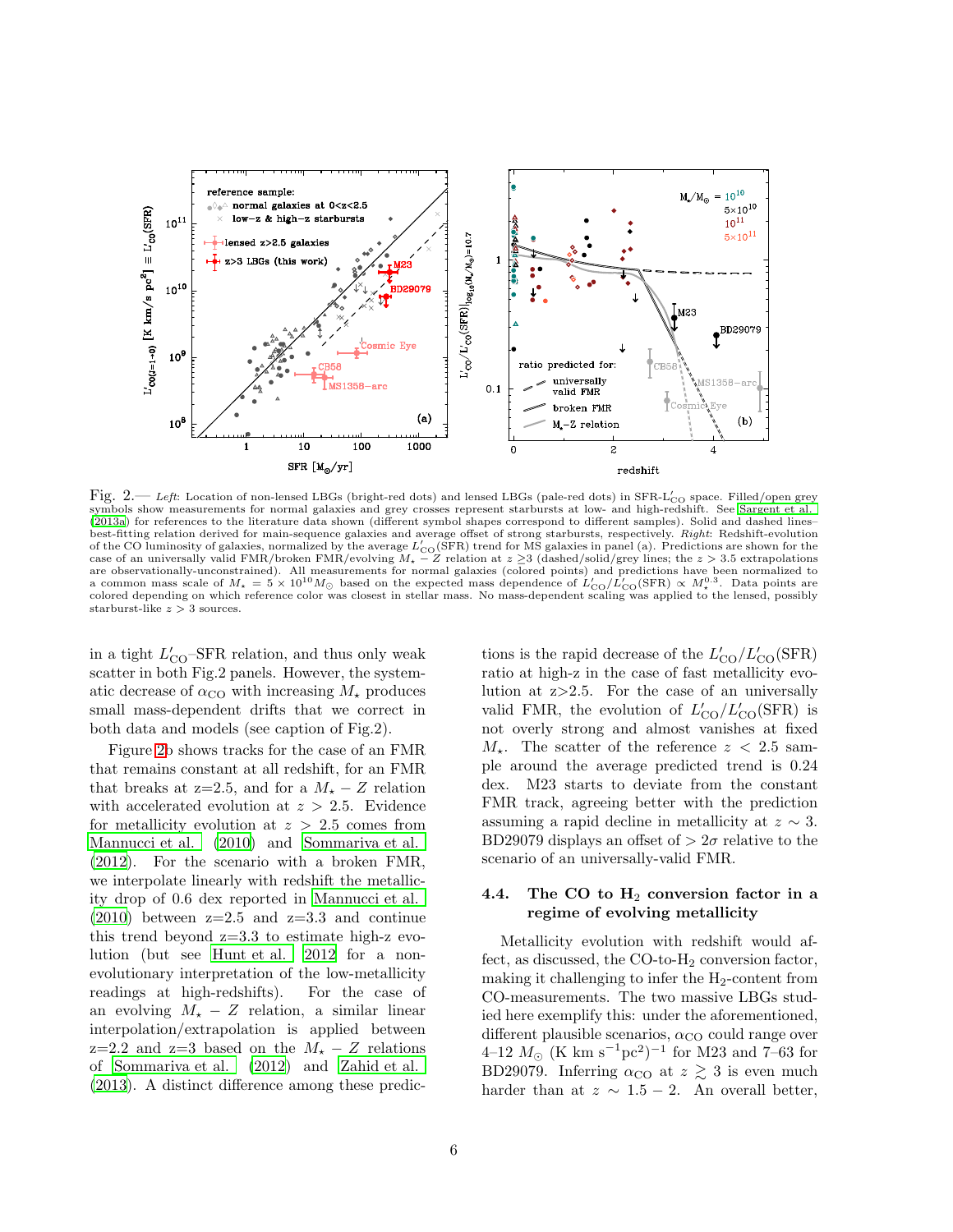average estimate of molecular gas mass could arguably be derived from the SFR itself, via the integrated S-K relation rather than from CO-emission (though we caution that no guarantee exists that the S-K still holds unchanged at  $z > 3$ . Adopting the well-established relation between  $M_{\text{gas}}$  and SFR for normal galaxies as in S13a, we infer molecular gas masses  $M_{\rm gas} \sim 1.6 \times 10^{11} M_{\odot}$  and  $M_{\text{gas}} \sim 1.8 \times 10^{11} M_{\odot}$  for BD29079 and M23, respectively. With  $M_{\text{gas}} = \alpha_{\text{CO}} L'_{\text{CO}}$ , the corresponding  $\alpha_{\rm CO}$  would be >19 and  $\geq 9.3$  for BD29079 and M23.

#### 4.5. The evolution of molecular gas fraction

Recent studies reported a trend for increasing molecular gas fractions  $(f_{\text{gas}} = M_{\text{gas}}/[M_{\text{gas}} +$  $M_{\star}$ ) with redshift up to z∼2.5 [\(Daddi et al.](#page-8-2) [2010;](#page-8-2) [Geach et al. 2011;](#page-8-3) [Magdis et al. 2012a;](#page-8-13) [Tacconi et al. 2013;](#page-9-1) [Saintonge et al. 2013\)](#page-8-32), in good agreement with the redshift evolution of sSFR [\(Magdis et al. 2012b\)](#page-8-7), suggesting that the peak epoch of cosmic star formation (z∼2) corresponds to an epoch when typical massive galaxies were dominated by molecular gas. Some works have highlighted the impact of the assumed SFH and of nebular emission on SEDfitting and consequently on the measured sSFRevolution beyond z∼2 [\(de Barros et al. 2013;](#page-8-33) González et al. 2013), in light of the disagreement between the observed sSFR plateau and current theoretical predictions [\(Neistein & Dekel 2008;](#page-8-35) [Weinmann et al. 2011\)](#page-9-6). Given the tight correlation between SFR and molecular gas content, the study of gas fractions in galaxies at z>3 might be useful to investigate the putative sSFR-plateau at z∼2–8.

Figure [3](#page-7-0) shows the evolution of  $M_{\rm gas}/M_{\star}$  for normal galaxies with sSFR/sSFR<sub>MS</sub>=1 and  $M_{\star}$  =  $5 \times 10^{10}$  M<sub>☉</sub> out to z $\sim$ 4. Gas fractions of galaxies with  $M_{\star} \neq 5 \times 10^{10} M_{\odot}$  were rescaled based on the observed trends  $M_{\rm gas}/M_{\star} \propto (sSFR/sSFR_{\rm MS})^{0.9}$ and  $M_{\rm gas}/M_{\star} \propto \bar{M}_{\star}^{-0.5}$  [\(Magdis et al. 2012b\)](#page-8-7). For the case of an universally valid FMR, we infer  $M_{\rm gas}/M_{\star}$  of  $\lesssim$  0.72 and <0.65 for M23 and BD29079, which in both cases is lower than expected based on the observed sSFR-evolution, i.e., an increase with  $(1+z)^{2.8}$  to z∼2.5, followed by a plateau or a slow rise at even higher redshifts. Larger gas fractions are obviously recov-



<span id="page-7-0"></span>Fig. 3.— Redshift-evolution of  $M_{\rm gas}/M_{\star}$  and the molecular gas fraction of normal galaxies with  $\rm sSFR/sSFR_{MS}\!=\!1$  and  $M_{\star} = 5 \times 10^{10} M_{\odot}$ . We compare the LBGs of this study to the  $z = 0$  sample of [Leroy et al. \(2008\)](#page-8-36), and stacked samples of  $z \sim 1$  and  $z \sim 2$  normal galaxies from [Magdis et al. \(2012b](#page-8-7)). Gas fraction estimates for M23 and BD29079 derived assuming an universally valid (broken) FMR at  $z \geq 3$  are marked with solid (open) red symbols. Black-solid line – evolution of  $M_{\rm gas}/M_{\star}$  at  $M_{\star} = 5 \times 10^{10} M_{\odot}$ , predicted based on the observed sSFR-evolution (S13a; dashed line –  $\pm 1\sigma$  uncertainties). The orange line traces the evolution predicted by the model of Davé et al. (2012).

ered if, as in the previous sections, we allow for rapidly declining metallicities. If we assume strong metallicity-evolution at  $z > 2.5$ , the gas fractions of M23 and BD29079 appear to agree with the measured sSFR-evolution, and also with some theoretical predictions, e.g. for the case of a continuously increasing sSFR $\alpha(1+z)^{2.25}$ , as expected for accretion of pristine gas from the intergalactic medium (Davé et al.  $2012$ ). Given the low significance of our CO-detections and the large systematic uncertainties, our results can only delimit a range for the evolution of gas fractions at  $z \sim$  3–4. Additional, direct metallicity estimates for high redshift galaxies would be highly beneficial for further exploration of the evolution of gas fractions. A larger sample of normal galaxies with CO-detections at  $z > 3$  is also clearly needed to reach firm conclusions.

#### 5. Conclusions

We presented evidence that the CO-emission from two  $z \geq 3$  massive LBG galaxies is weaker than expected based on the tight correlation between IR and CO luminosities satisfied by similar  $z \leq 2.5$  objects. A plausible explanation is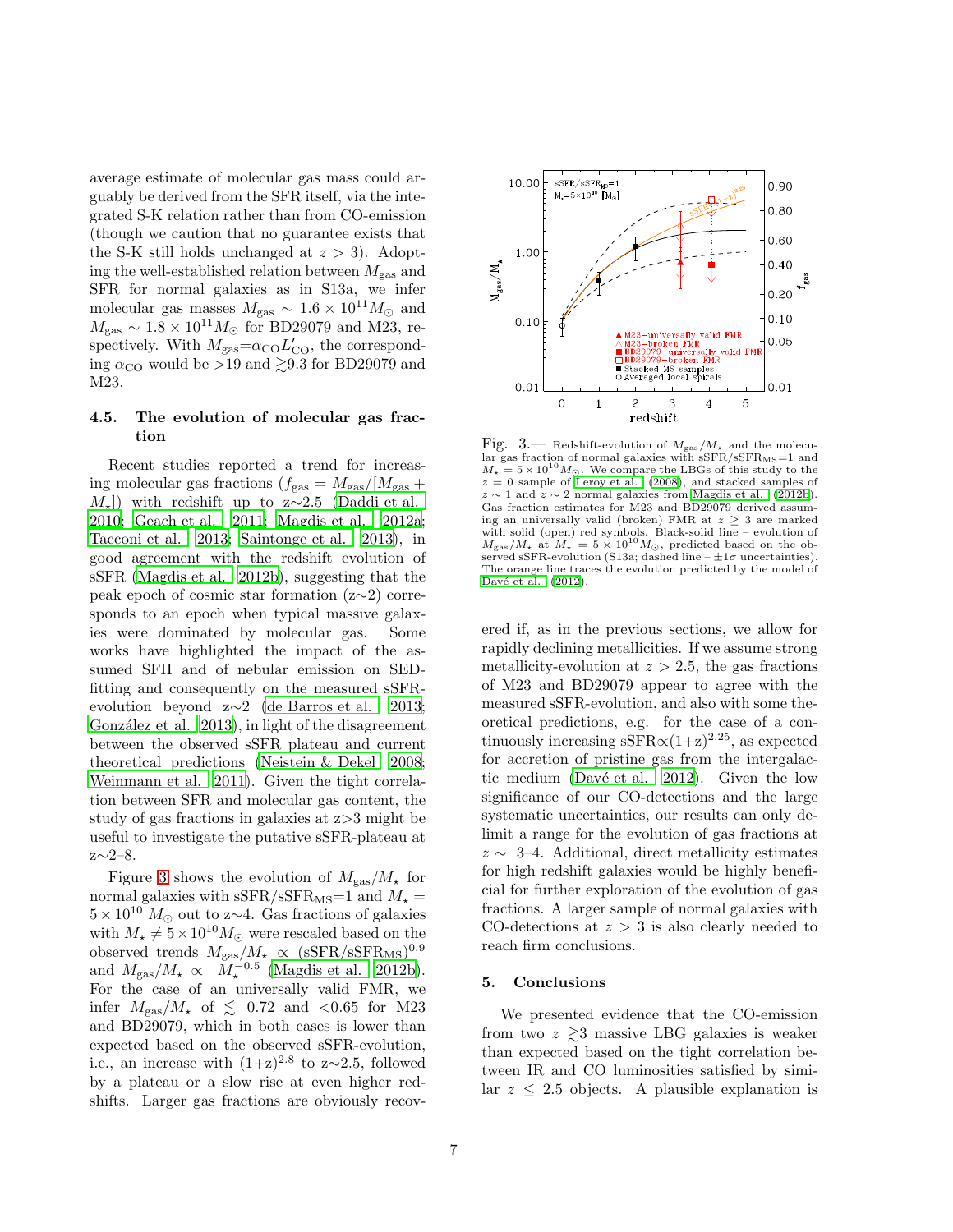that  $z > 3$  normal galaxies are weak in CO due to rapid metallicity-evolution at high redshift. As a result, the evolution of molecular gas fractions beyond  $z \sim 3$  is fairly uncertain due to the large uncertainties on metallicity-estimates and the shape of the relation between  $CO$ -to- $H<sub>2</sub>$  conversion factor and metallicity. Also, the exact normalization and dispersion of the main-sequence is not well constrained at these redshifts, and their attenuation properties might have evolved, thus making it even harder to distinguish normal disk-like galaxies from merger-powered sources. Our observations (similarly to results of [Ouchi et al. 2013\)](#page-8-38) in any case start to point to the difficulty of detecting gas cooling emission lines from normal galaxies at  $z > 3$ . This might remain challenging even with the unprecedented sensitivity of ALMA if metallicities indeed decrease rapidly for typical massive galaxies at these high redshifts.

This work was based on observations carried out with the IRAM PdBI, supported by INSU/CNRS (France), MPG (Germany), and IGN (Spain). We thank C. Feruglio and M. Krips for help during observations/data reduction, and the anonymous referee for valuable comments. QT, ED, MTS and MB acknowledge funding from ERC-StG grant UPGAL 240039 and ANR-08- JCJC-0008.

#### REFERENCES

- Aravena, M., Carilli, C., Daddi, E., et al. 2010, ApJ, 718, 177
- <span id="page-8-21"></span>Baker, A. J., Tacconi, L. J., Genzel, R., et al. 2004, ApJ, 604, 125
- <span id="page-8-10"></span>Bolatto, A. D., Wolfire, M., Leroy, A. K. 2013, ARA&A, 51, 207
- <span id="page-8-23"></span>Bruzual, G., & Charlot, S. 2003, MNRAS, 344, 1000
- <span id="page-8-25"></span>Calzetti, D., Armus, L., Bohlin, R. C., et al. 2000, ApJ, 533, 682
- <span id="page-8-16"></span>Carilli, C. L., Daddi, E., Riechers, D., et al. 2010, ApJ, 714, 1407
- <span id="page-8-19"></span>Carilli, C. L., Hodge, J., Walter, F., et al. 2011, ApJ, 739, L33
- <span id="page-8-0"></span>Carilli, C. L., & Walter, F. 2013, ARA&A, 51, 105
- <span id="page-8-24"></span>Chabrier, G. 2003, PASP, 115, 763
- <span id="page-8-20"></span>Coppin, K. E. K., Swinbak, A. M., Neri, R., et al. 2007, ApJ, 665, 936
- <span id="page-8-4"></span>Daddi, E., Dickinson, M., Morrison, G., et al. 2007, ApJ, 670, 156
- <span id="page-8-1"></span>Daddi, E., et al. Dannerbauer, H., Elbaz, D., 2008, ApJ, 673, 21
- <span id="page-8-14"></span>Daddi, E., Dannerbauer, H., Stern, D., et al. 2009, ApJ, 694, 1517
- <span id="page-8-2"></span>Daddi, E., Bournaud, F., Walter, F., et al. 2010, ApJ, 713, 686
- <span id="page-8-22"></span>Dannerbauer, H., Daddi, E., Riechers, D. A., et al. 2009, ApJ, 698, 178
- <span id="page-8-37"></span>Davé, R., Finlator, K., Oppenheimer, B. D. 2012, MNRAS, 421, 98
- <span id="page-8-33"></span>de Barros, S., et al. 2013, arXiv: 1207, 3663
- <span id="page-8-28"></span>Erb, D. K., Shapley, A. E., Pettini, M., et al. 2006, ApJ, 644, 813
- <span id="page-8-3"></span>Geach, J. E., Smail, I., Moran, S. M., et al. 2011, ApJ, 730, 19
- <span id="page-8-11"></span>Genzel, R., Tacconi, L. J., Combes, F., et al. 2012, ApJ, 746, 69
- <span id="page-8-34"></span>González, V., et al. 2013, arXiv: 1208.4362
- <span id="page-8-17"></span>Hodge, J. A., Carilli, C. L., Walter, F., et al. 2012, ApJ, 760, 11
- <span id="page-8-18"></span>Hodge, J. A., et al. 2013, arXiv: 1307.4763
- <span id="page-8-31"></span>Hunt L., Magrini, L., Galli, D., et al., 2012, MNRAS, 427, 906
- <span id="page-8-30"></span>Keres, D., Yun, M. S., Young, J. S. 2003, ApJ, 582, 659
- <span id="page-8-36"></span>Leroy, A. K., Walter, F., Brinks, E., et al. 2008, AJ, 136, 2782
- <span id="page-8-9"></span>Livermore, R. C., Swinbank, A. M., Smail, I., et al. 2012, ApJ, 758, L35
- <span id="page-8-13"></span>Magdis, G. E., Daddi, E., Sargent, M., et al. 2012a, ApJ, 758, L9
- <span id="page-8-7"></span>Magdis, G. E., Daddi, E., Béthermin, M., et al. 2012b, ApJ, 760, 6
- <span id="page-8-27"></span>Maiolino, R., Nagao, T., Grazian, A., et al. 2008, A&A, 488, 463
- <span id="page-8-29"></span>Mannucci, F., Cresci, G., Maiolino, R., et al. 2010, MN-RAS, 408, 2115
- <span id="page-8-12"></span>Narayanan, D., Krumholz, M. R., Ostriker, E. C., et al. 2012, MNRAS, 421, 3127
- <span id="page-8-35"></span>Neistein, E., & Dekel, A. 2008, MNRAS, 383, 615
- <span id="page-8-38"></span>Ouchi, M., Ellis, R., ONO, Y., et al. 2013, arXiv: 1306.3572
- <span id="page-8-15"></span>Pope, A., Borys, C., Scott, D., et al. 2005, MNRAS, 358, 149
- <span id="page-8-8"></span>Riechers, D. A., Carilli, C. L., Walter, F., et al. 2010, ApJ, 724, L153
- <span id="page-8-5"></span>Rodighiero, G., Daddi, E., Baronchelli, I., et al. 2011, ApJ, 739, 40
- <span id="page-8-32"></span>Saintonge, A., Lutz, D., Genzel, R., et al. 2013, arXiv: 1309.3281
- <span id="page-8-6"></span>Sargent, M. T., Béthermin, M., Daddi, E., et al. 2012, ApJ, 747, L31
- <span id="page-8-26"></span>Sargent, M. T., Daddi, E., Béthermin, M., et al. 2013, arXiv: 1303.4392 (S13a)